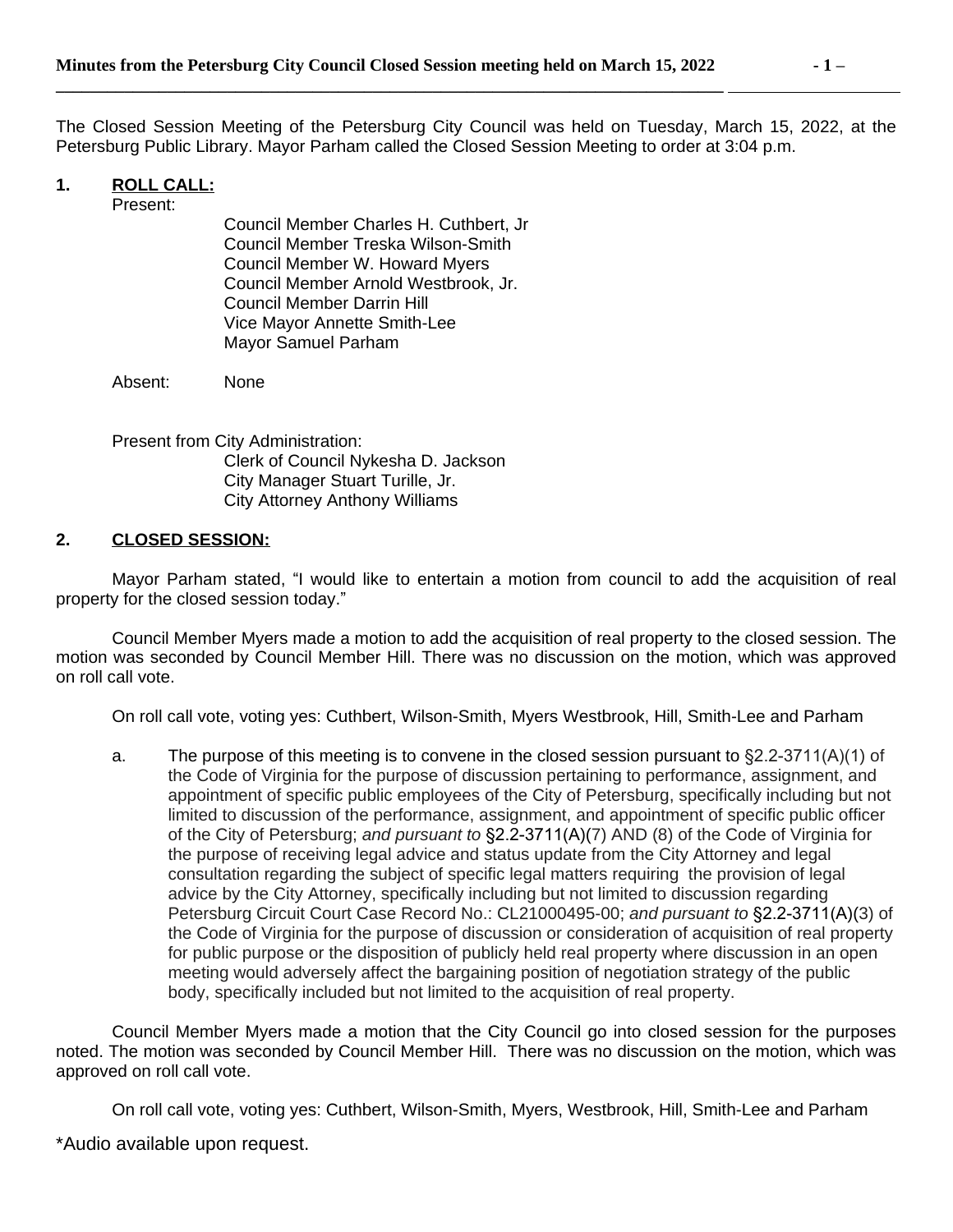City Council entered closed session at 3:06 p.m.

#### **CERTIFICATION:**

Mr. Williams stated, "The Mayor would entertain a motion to conclude the closed session called this evening to certify in accordance with §2.2-3712 that the Code of Virginia that to the best of each members knowledge that only public business matter lawfully exempted from the opening meeting requirements were discussed and that only such public business matters were identified in the motion by which the closed meeting was convened, heard, discussed, or considered. If any member believes that there was a departure from the foregoing requirements should so state prior to the vote indicating the substance for departure that in his or her judgment has taken place. This requires a roll call vote Mr. Mayor."

Council Member Myers made a motion to return City Council into open session and certify the purposes of the closed session. The motion was seconded by Council Member Hill. There was no discussion on the motion.

The motion was approved on roll call vote.

On roll call vote, voting yes: Cuthbert, Wilson-Smith, Myers, Westbrook, Hill, Smith-Lee and Parham

# **22-R-11 A RESOLUTION CERTIFYING, AS REQUIRED BY THE CODE OF VIRGINIA, SECTION 2.2- 3712, THAT TO THE BEST OF EACH MEMBER'S KNOWLEDGE, ONLY PUBLIC BUSINESS MATTERS LAWFULLY EXEMPTED FROM OPEN MEETING REQUIREMENTS OF VIRGINIA LAW WERE DISCUSSED IN THE CLOSED SESSION, AND ONLY SUCH PUBLIC BUSINESS MATTERS AS WERE IDENTIFIED IN THE MOTION CONVENING THE CLOSED SESSION WERE HEARD, DISCUSSED, OR CONSIDERED.**

City Council returned to open session at 5:18 p.m.

Mayor Parham stated, "We conclude this closed session. We paused it for a little while because we have our Petersburg High School Crimson Wave Basketball Team in the house. A round of applause for our guys.)

Mayor Parham and Petersburg City Council presented the Varsity Basketball Team with a resolution for a great season.

Mayor Parham stated, "Thank you council. We have our closed session that we stopped. And I would like to entertain a motion to reconvene the closed session pursuant to §2.2-3711(A)(7) AND (8) of the Code of Virginia for the purpose of receiving legal advice and status update from the City Attorney and legal consultation regarding the subject of specific legal matters; and pursuant to §2.2-3711(A)(1) of the Code of Virginia for the purpose of discussion pertaining to performance, assignment, and appointment of specific public employees of the City of Petersburg, specifically including but not limited to discussion of the performance, assignment, and appointment of specific public officer of the City of Petersburg."

Council Member Myers made a motion that the City Council go into closed session for the purposes noted. The motion was seconded by Vice Mayor Smith-Lee. There was no discussion on the motion, which was approved on roll call vote.

On roll call vote, voting yes: Cuthbert, Wilson-Smith, Myers, Westbrook, Hill, Smith-Lee and Parham

\*Audio available upon request.